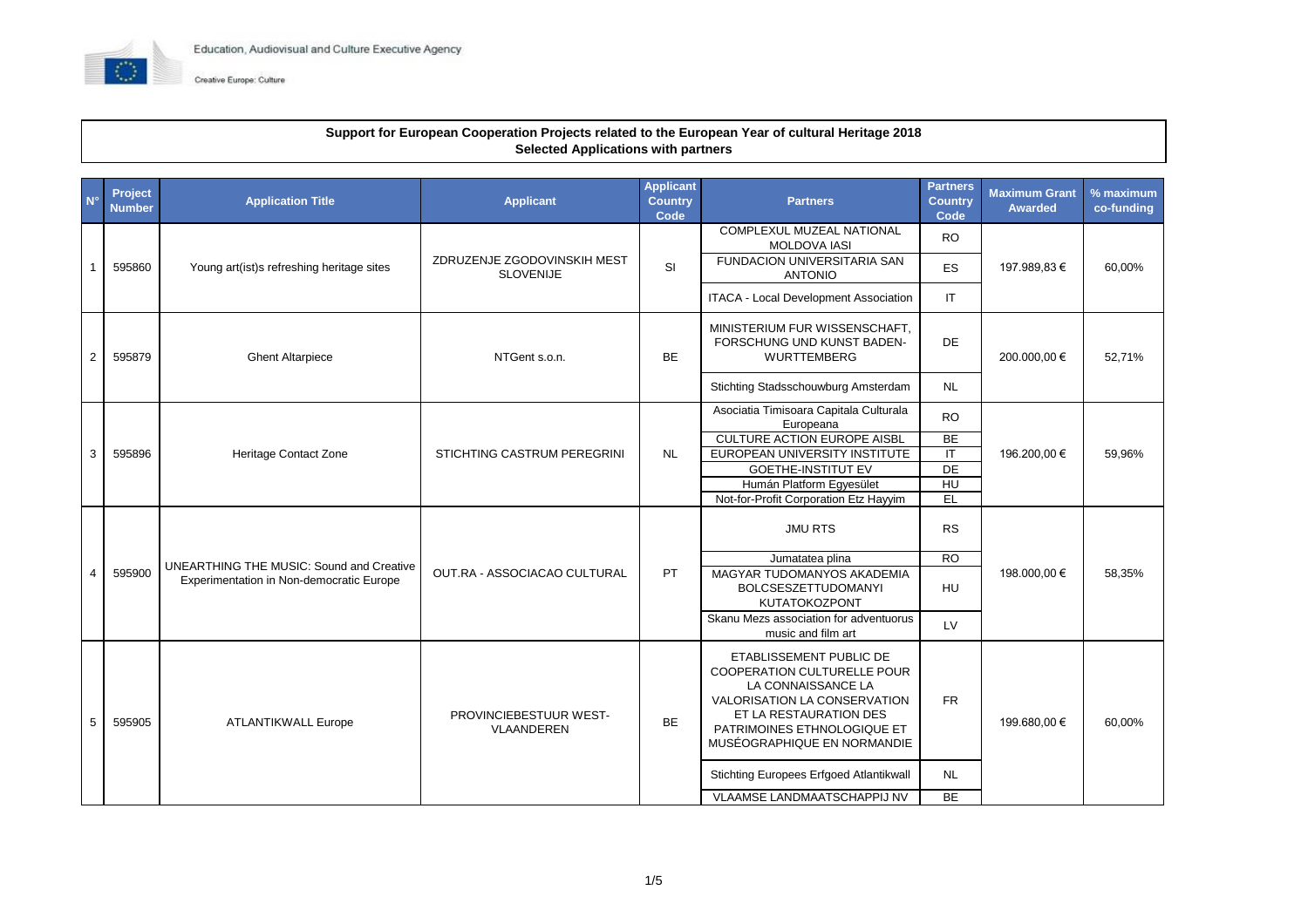

| 6               | 595908 | GOfBaroque                                    | AMUZ (Festival van Vlaanderen -<br>Antwerpen) vzw                                                                       | <b>BE</b>  | <b>EUBO Development Trust</b><br>Kulturstiftung Sachsen-Anhalt | <b>UK</b><br>DE          | 200.000,00 € | 42,01% |
|-----------------|--------|-----------------------------------------------|-------------------------------------------------------------------------------------------------------------------------|------------|----------------------------------------------------------------|--------------------------|--------------|--------|
|                 |        |                                               |                                                                                                                         |            | <b>OSAUHING ERP</b>                                            | E                        |              |        |
|                 |        |                                               |                                                                                                                         |            | <b>AKADEMIA PROFIL</b>                                         | PL                       |              |        |
| $\overline{7}$  | 595914 | Viva Tramontana 2018                          | NOSAUTS DE BIGORRA                                                                                                      | ${\sf FR}$ | ETH OSTAU COMENGES                                             | $\overline{FR}$          | 114.000,00 € | 60,00% |
|                 |        |                                               |                                                                                                                         |            | LEM-ITALIA                                                     | <b>IT</b>                |              |        |
| 8               | 595915 | Medinea project                               | ASSOCIATION POUR LE FESTIVAL<br>INTERNATIONAL D'ART LYRIQUE ET<br>L'ACADEMIE EUROPEENNE DE<br>MUSIQUE D'AIX-EN-PROVENCE | ${\sf FR}$ | Centre culturel International de<br>Hammamet                   | <b>TN</b>                | 200.000,00 € | 56,81% |
|                 |        |                                               |                                                                                                                         |            | ENTE MUSICALE DI NUORO                                         | IT                       |              |        |
| 9               | 595919 | Make it new                                   | Kulturni centar Mladost Futog                                                                                           | <b>RS</b>  | Kulturni centar Travno                                         | HR                       | 64.357,00 €  | 60,00% |
|                 |        |                                               |                                                                                                                         |            | Omladinsko udruzenje AXIOM                                     | <b>BA</b>                |              |        |
|                 |        |                                               |                                                                                                                         |            | Einkofi Productions ehf.                                       | IS                       |              |        |
| 10 <sup>1</sup> | 595920 | North Atlantic Tales: Untold Routes and Roots | <b>SICC Productions Ltd</b>                                                                                             | UK         | ERFJORDGT.8 AS                                                 | <b>NO</b>                | 200.000,00 € | 59,15% |
|                 |        |                                               |                                                                                                                         |            | Samskab Kunst og Kulturprodutioner ApS                         | DK                       |              |        |
|                 |        | Legend of Great Birth                         | THEATRO AEROPLOIO - ENA<br><b>THEATRO GIAPAIDIA</b>                                                                     | EL         | <b>ACTION SYNERGY SA</b>                                       | <b>EL</b>                | 199.894,80 € | 60,00% |
|                 | 595931 |                                               |                                                                                                                         |            | <b>AIDA</b>                                                    | IT                       |              |        |
| 11              |        |                                               |                                                                                                                         |            | <b>SMASHING TIMES THEATRE</b><br><b>COMPANY LIMITED</b>        | IE                       |              |        |
|                 |        |                                               |                                                                                                                         |            | STELLA POLARIS OPPLEVELSER AS                                  | <b>NO</b>                |              |        |
|                 |        |                                               |                                                                                                                         |            | Stowarzyszenie Teatr Krzyk                                     | PL                       |              |        |
|                 |        |                                               |                                                                                                                         |            | TEATRUL DRAMATIC GEORGE                                        | <b>RO</b>                |              |        |
|                 |        |                                               |                                                                                                                         |            | <b>CIPRIAN BUZAU</b>                                           |                          |              |        |
|                 |        | European Cultural Heritage Onstage            | <b>INTER ALIA</b>                                                                                                       | <b>EL</b>  | <b>BALKANSKI KULTURNI KRUG</b>                                 | $\overline{\mathsf{HR}}$ |              |        |
| 12              | 595934 |                                               |                                                                                                                         |            | OPEN SPACE FOUNDATION<br>VOJVODJANSKI GRADJANSKI               | BG                       | 59.990,00 €  | 54,36% |
|                 |        |                                               |                                                                                                                         |            | <b>CENTAR</b>                                                  | <b>RS</b>                |              |        |
|                 |        |                                               |                                                                                                                         |            | AYUNTAMIENTO DE MULA                                           | <b>ES</b>                |              |        |
|                 |        |                                               |                                                                                                                         |            | Déri Múzeum                                                    | HU                       |              |        |
|                 |        |                                               |                                                                                                                         |            | <b>EXARC</b>                                                   | <b>NL</b>                |              |        |
|                 |        |                                               |                                                                                                                         |            | Landesamt für Denkmalpflege und                                |                          |              |        |
| 13              | 595935 | Crafting Europe in the Bronze Age and Today   | Asociación de Amigos del Yacimiento                                                                                     | ES         | Archäologie Sachsen-Anhalt -                                   | DE                       | 104.760,52 € | 58,51% |
|                 |        |                                               | Arqueológico de La Bastida                                                                                              |            | Landesmuseum für Vorgeschichte-                                |                          |              |        |
|                 |        |                                               |                                                                                                                         |            | MAGYAR TUDOMANYOS AKADEMIA                                     | HU                       |              |        |
|                 |        |                                               |                                                                                                                         |            | <b>BOLCSESZETTUDOMANYI</b>                                     |                          |              |        |
|                 |        |                                               |                                                                                                                         |            | KUTATOKOZPONT                                                  |                          |              |        |
|                 |        |                                               |                                                                                                                         |            | UNIVERSITAT AUTONOMA DE<br><b>BARCELONA</b>                    | ES                       |              |        |
|                 |        |                                               |                                                                                                                         |            | Zavicajni Muzej Paracin                                        | RS                       |              |        |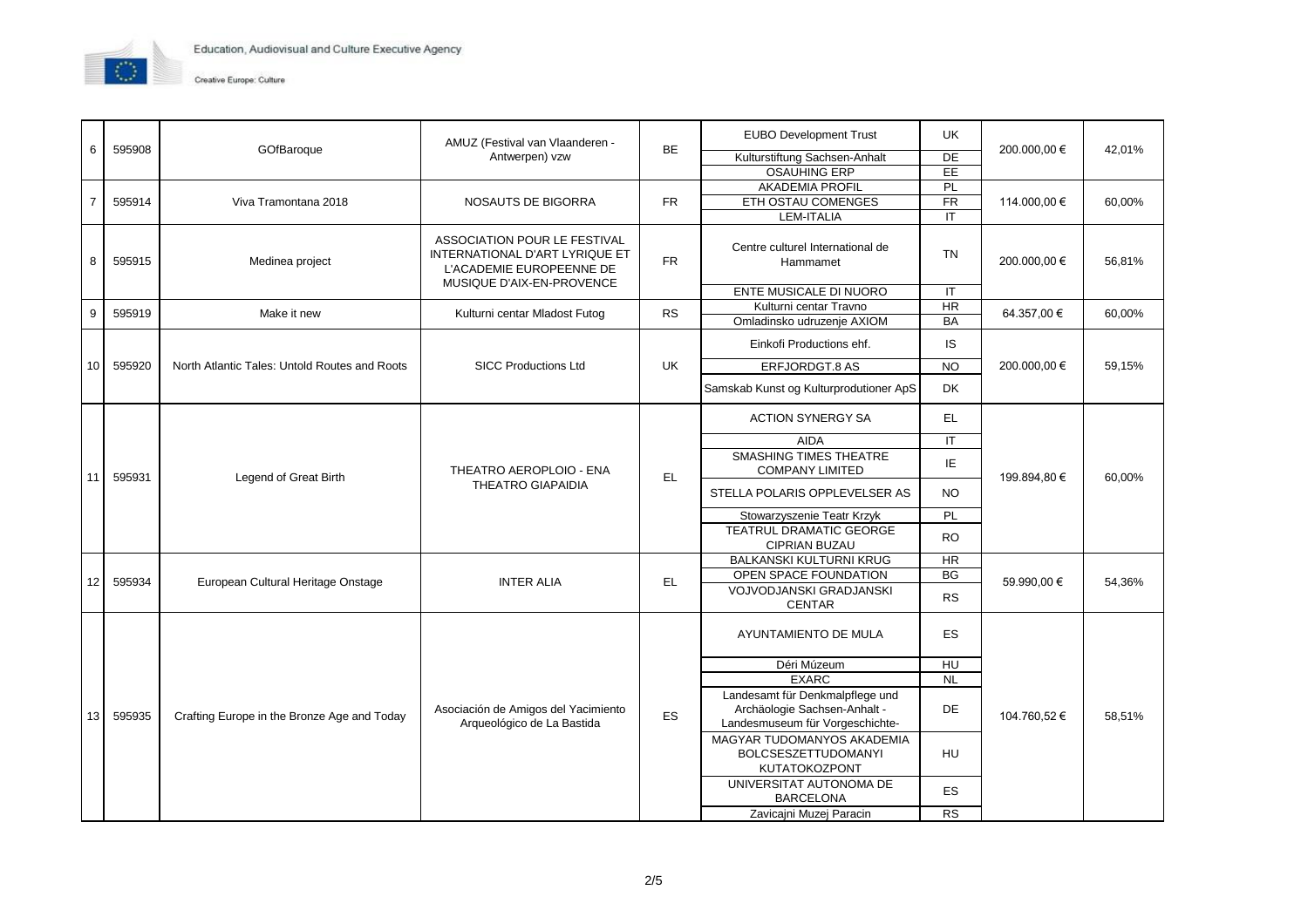

|    |        |                                                                                       |                                                   |                        | Ajuntament Gironella                                                                     | ES        |              |        |
|----|--------|---------------------------------------------------------------------------------------|---------------------------------------------------|------------------------|------------------------------------------------------------------------------------------|-----------|--------------|--------|
| 14 | 595936 | <b>Textile Heritage Inspiring Creatives</b>                                           | Fondazione Museo del Tessuto di Prato             | $\mathsf{I}\mathsf{T}$ | Akademia Sztuk Pieknych im.<br>Wladyslawa Strzeminskiego w Lodzi                         | PL        | 198.000,00 € | 60,00% |
|    |        |                                                                                       |                                                   |                        | MUNICÍPIO DE SANTO TIRSO                                                                 | PT        |              |        |
|    |        |                                                                                       |                                                   |                        | Stiftelsen Proteko                                                                       | <b>SE</b> |              |        |
| 15 | 595937 | Where the city loses its name                                                         | LaFundicio SCCL                                   | ES                     | BINAURAL - ASSOCIACAO CULTURAL<br>DE NODAR                                               | PT        | 129.132,00 € | 59,02% |
|    |        |                                                                                       |                                                   |                        | FUNDATIA ALT ART PENTRU ARTA<br><b>ALTERNATIVA</b>                                       | <b>RO</b> |              |        |
|    |        |                                                                                       |                                                   |                        | Domaine national de Chambord                                                             | <b>FR</b> |              |        |
|    |        |                                                                                       |                                                   |                        | Etablissement public du château, du<br>musée, du domaine national de Versailles          | <b>FR</b> |              |        |
|    |        |                                                                                       |                                                   |                        | Godolloi Kiralyi Kastely Kozhasznu<br>Nonprofit Kft.                                     | HU        |              | 59,33% |
|    | 595939 | A Place at the Royal Table                                                            | Association des Résidences Royales<br>Européennes | <b>FR</b>              | Muzeum Lazienki Krolewskie w<br>Warszawie                                                | PL        | 197.875,00 € |        |
|    |        |                                                                                       |                                                   |                        | MUZEUM PALACU KROLA JANA III W<br><b>WILANOWIE</b>                                       | PL.       |              |        |
|    |        |                                                                                       |                                                   |                        | PALÁCIO NACIONAL DE MAFRA                                                                | PT        |              |        |
| 16 |        |                                                                                       |                                                   |                        | Palais de Charles Quint                                                                  | <b>BE</b> |              |        |
|    |        |                                                                                       |                                                   |                        | Palais de Compiègne                                                                      | <b>FR</b> |              |        |
|    |        |                                                                                       |                                                   |                        | Patrimonio Nacional                                                                      | ES        |              |        |
|    |        |                                                                                       |                                                   |                        | Reggia di Caserta                                                                        | IT        |              |        |
|    |        |                                                                                       |                                                   |                        | SCHLOSS SCHOENBRUNN KULTUR                                                               | AT        |              |        |
|    |        |                                                                                       |                                                   |                        | Stiftung Preußische Schlösser und Gärten<br>Berlin-Brandenburg                           | DE        |              |        |
|    |        |                                                                                       |                                                   |                        | The Royal Danish Collection                                                              | <b>DK</b> |              |        |
|    |        |                                                                                       |                                                   |                        | Zamek Królewski w Warszawie -                                                            |           |              |        |
|    |        |                                                                                       |                                                   |                        | Muzeum. Rezydencja Królów i<br>Rzeczypospolitej                                          | PL        |              |        |
|    |        | LEGENDS ON CIRCULAR RUINS-<br>archaeological sites + performing arts +<br>communities |                                                   | $\mathsf{I}\mathsf{T}$ | Fundación de la Danza "Alicia Alonso"                                                    | ES        |              |        |
| 17 | 595940 |                                                                                       | EUFONIA SOCIETA COOPERATIVA                       |                        | International Theatre Institute ITI                                                      | <b>FR</b> | 200.000,00 € | 59,70% |
|    |        |                                                                                       |                                                   |                        | <b>National Coastal Agency</b>                                                           | AL        |              |        |
|    |        |                                                                                       |                                                   |                        | Teatrul de Stat Constanta                                                                | <b>RO</b> |              |        |
|    |        |                                                                                       |                                                   |                        | UNIVERSITA DEL SALENTO                                                                   | IT        |              |        |
|    |        | Someone from Home - in the sense of belonging<br><b>CENTAR</b><br>to Europe           |                                                   |                        | <b>ART LINK Foundation</b>                                                               | BG        | 60.000,00 €  | 54,63% |
| 18 | 595941 |                                                                                       | USTANOVA STUDENTSKI KULTURNI                      | <b>RS</b>              | SILK Fluegge- Verein zur Förderung von<br>Urbanem und Zeitgenössischem Tanz<br>und Kunst | AT        |              |        |
|    |        |                                                                                       |                                                   |                        | Teatrul Maghiar de Stat Csiky Gergely                                                    | RO        |              |        |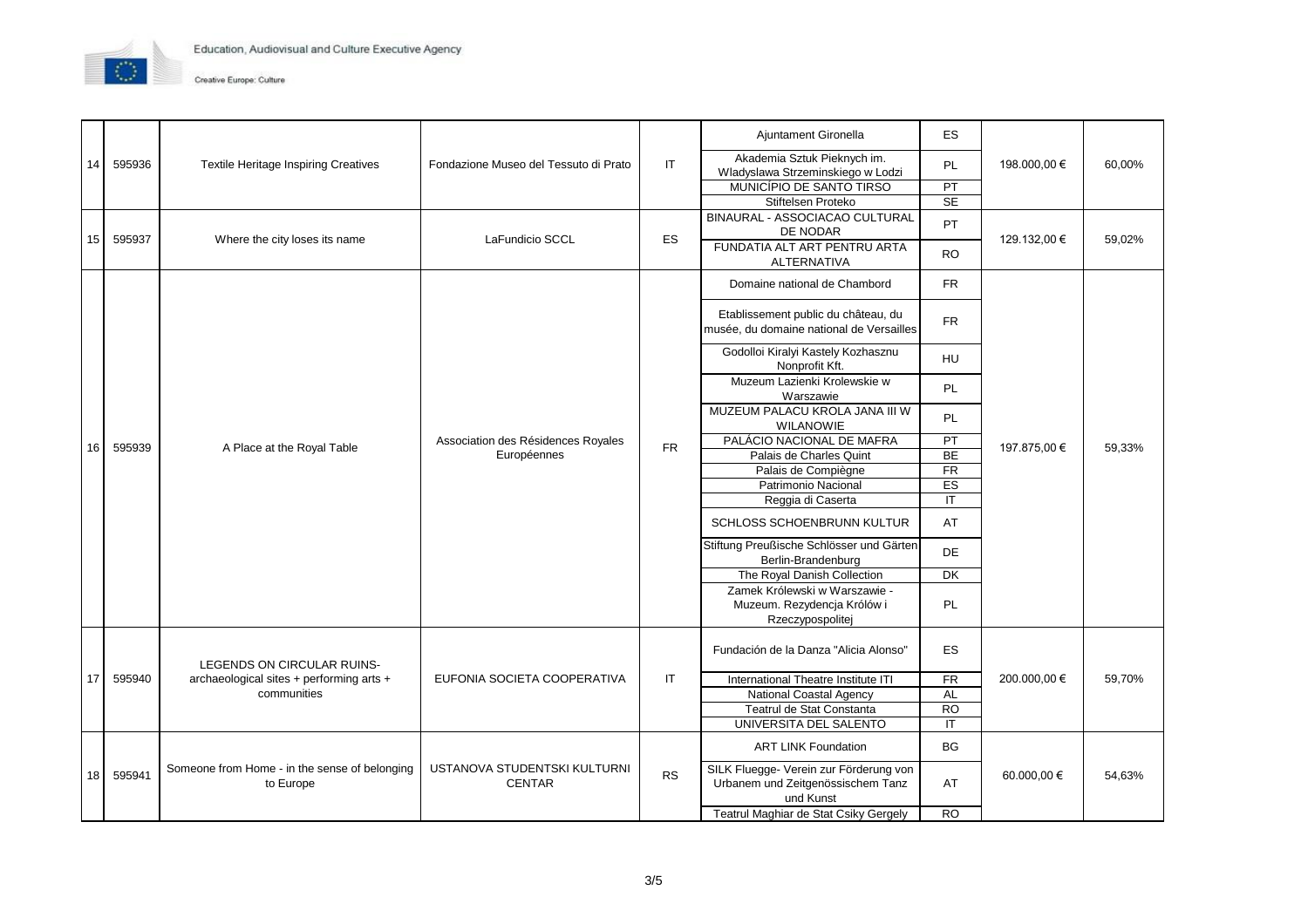

|    |        |                                                                                             |                                                 |                | Artist in Residence Antwerpen                                                                     | <b>BE</b>              |              |        |
|----|--------|---------------------------------------------------------------------------------------------|-------------------------------------------------|----------------|---------------------------------------------------------------------------------------------------|------------------------|--------------|--------|
| 19 | 595945 | <b>Escavating Contemporary Archaeology</b>                                                  | Fonden Århus Kunstbygning                       | DK             | MUSÉE DES CIVILISATIONS DE<br>L'EUROPE ET DE LA MÉDITERRANÉE                                      | <b>FR</b>              | 200.000,00 € | 56,94% |
|    |        |                                                                                             |                                                 |                | UNDO POINT CONTEMPORARY ARTS                                                                      | <b>CY</b>              |              |        |
|    | 595949 | Heritage Hubs                                                                               | Suomen Kulttuuriperintökasvatuksen              | F <sub>l</sub> | CENTAR ZA URBANI RAZVOJ<br><b>UDRUZENJE</b>                                                       | <b>RS</b>              | 191.158,59€  | 59,99% |
| 20 |        |                                                                                             |                                                 |                | Fundación San Millán de la Cogolla                                                                | ES                     |              |        |
|    |        |                                                                                             | seura ry.                                       |                | Vitale Tecnologie Telecomunicazioni -<br>Viteco S.r.l.                                            | $\mathsf{I}\mathsf{T}$ |              |        |
|    |        |                                                                                             |                                                 |                | 4AD                                                                                               | <b>BE</b>              |              |        |
| 21 | 595951 | <b>CON-FRONT Contemporary cultural</b><br>commemoration of the Great War                    | LA PASSERELLE-LE GRAND MIX                      | <b>FR</b>      | JU MLADINSKI KULTUREN CENTAR                                                                      | M <sub>K</sub>         | 189.119,40 € | 60,00% |
|    |        |                                                                                             |                                                 |                | Ustanova "Fundacija Poti miru v Posocju"                                                          | SI                     |              |        |
|    |        |                                                                                             |                                                 |                | AADD - Associação Arquivo dos Diários                                                             | PT                     | 112.300,00 € | 59,51% |
| 22 | 595952 | STORE THE FUTURE - Artists, memoirs and civil<br>rights for Europe in third Millennium      | ARCHIVIO DIARISTICO NAZIONALE -<br><b>ONLUS</b> | IT             | Associazione Culturale Compagnia<br>Teatro Stabile di Anghiari                                    | <b>IT</b>              |              |        |
|    |        |                                                                                             |                                                 |                | Bandalena                                                                                         | FR                     |              |        |
|    |        |                                                                                             |                                                 |                | Drzavni arhiv u Pazinu                                                                            | $\overline{HR}$        |              |        |
|    |        |                                                                                             |                                                 |                | OPENCOM I.S.S.C.                                                                                  | $\mathsf{I}\mathsf{T}$ |              |        |
| 23 | 595953 | Roots and roads: traditional heritage stories to<br>connect contemporary European audiences | Associazione Culturale<br>Raccontamiunastoria   | IT             | Beyond The Border Storytelling Festival<br>Ltd                                                    | <b>UK</b>              | 60.000,00 €  | 60,00% |
|    |        |                                                                                             |                                                 |                | Fantasiförmedlingen                                                                               | SE                     |              |        |
| 24 | 595958 | <b>SKREI CONVENTION</b>                                                                     | STIFTELSEN MUSEUM NORD                          | <b>NO</b>      | CERS ITALIA ASSOCIAZIONE NO<br><b>PROFIT</b>                                                      | IT                     | 181.368,00 € | 60,00% |
|    |        |                                                                                             |                                                 |                | Municipio Ilhavo                                                                                  | PT                     |              |        |
|    |        | Food is Culture                                                                             | SLOW FOOD ASSOCIAZIONE                          |                | EUROPA NOSTRA                                                                                     | <b>NL</b>              |              | 60,00% |
| 25 | 595962 |                                                                                             |                                                 | IT             | <b>KULTURNI KOD</b>                                                                               | <b>RS</b>              | 197.950,44 € |        |
|    |        |                                                                                             |                                                 |                | <b>Transpond Ab</b>                                                                               | SE                     |              |        |
|    |        |                                                                                             |                                                 |                | Udruga Kinookus                                                                                   | $\overline{HR}$        |              |        |
|    |        |                                                                                             |                                                 |                | Iron Gates Regional Museum                                                                        | <b>RO</b>              |              |        |
|    |        | Journey to the Beginnings                                                                   |                                                 | HU             | Muzej vucedolske kulture                                                                          | $\overline{HR}$        |              |        |
| 26 | 595964 |                                                                                             | Kulturális Örökség Menedzserek<br>Egyesülete    |                | PRO PROGRESSIONE KULTURALIS<br>NONPROFIT KOZHASZNU KFT                                            | HU                     | 200.000,00 € | 55,53% |
|    |        |                                                                                             |                                                 |                | UNIVERSITY OF SOUTHAMPTON                                                                         | <b>UK</b>              |              |        |
|    |        |                                                                                             |                                                 |                | Upravljac Turistickog prostora Lepenski<br>Vir d.o.o.                                             | <b>RS</b>              |              |        |
|    |        |                                                                                             |                                                 |                | slobodne veze, udruga za suvremene<br>umjetnicke prakse                                           | <b>HR</b>              |              |        |
| 27 | 595971 | The collective domain of cultural memory                                                    | <b>Stichting Suns and Stars</b>                 | <b>NL</b>      | Zdruzenie za sovremena umetnost i<br>kuratorski praktiki PROEKTEN<br>PROSTOR PRES TU EGZIT Skopje | МK                     | 108.000,00 € | 60,00% |